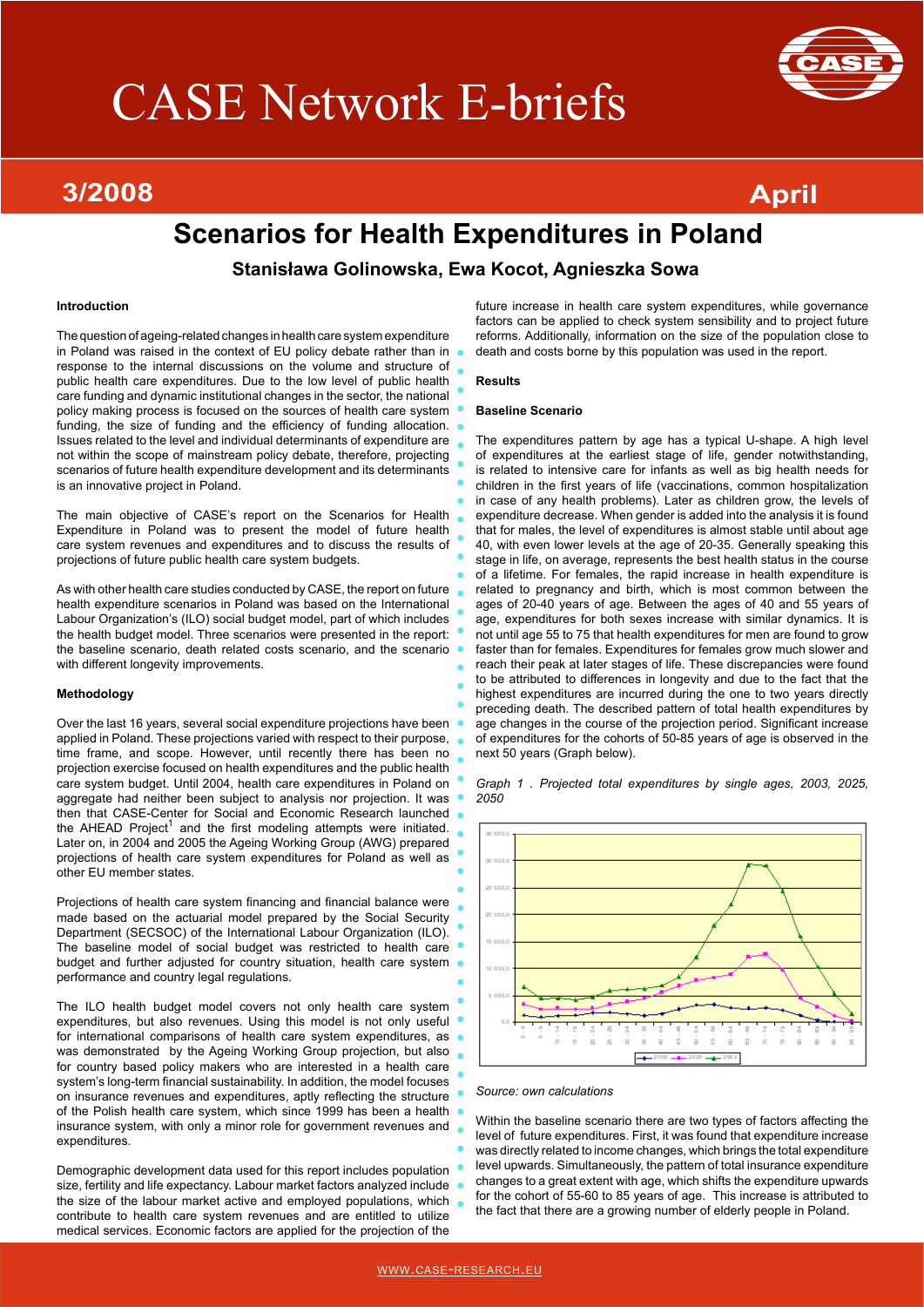#### 1/2008 - Die Berger von Staatsbekerk († 1892)<br>18. Martin – Johann Stein, Amerikaansk politikus († 1805) **3/2008 April**

Looking at the macro level, total public health expenditures increase sharply due to the ageing process and the increase of expenditures commensurate with the national income. The steepest increase can be observed in the period of 2003 – 2030. Overall, in looking at the baseline scenario it is expected that public health expenditures will increase by 57% (in GDP share category).

Insurance expenditures constitute the main part of public health expenditures. They are the expenditures on medical services driven by the health needs of a population and are strongly related to changes in the population structure. Results indicate that insurance expenditures increase constantly during the whole projection period, from 4% to over 6% of GDP. This is an important finding given that already in the base year (2003) Poland's health insurance system was deemed underfunded (with expenditures slightly exceeding insurance revenues). Overall, despite some small fluctuations, Poland's projected deficit in the health insurance system goes up during the whole projection period (2003-2050) by 1% of GDP.

*Graph 2. Projected public expenditure on health care in Poland as share of GDP*



*Source: own calculations*

### **Death-related costs scenario**

In the death-related costs scenario, expenditures incurred in the last year of a patient's life are separated from the other years. Assuming increasing life expectancy and decreasing mortality rates, the moment of death and higher health expenditures is moved towards older age. The average expenditures by age change over the years so, that in every age cohort the share of persons generating higher costs (costs related to death) decreases $2$ .

In 2003, the average public per capita expenditure on health care in Poland equaled PLN 963 or 4.5% of GDP per capita. However, substantial discrepancies in health care expenditures are found between the survivors and the deceased. Expenditure level and structure vary to a great extent, depending on an individual's status (survivor or deceased) and age. Below the age of 65, expenditures for deceased men were much lower than expenditures for deceased women. This can be attributed to the high rates of fatal accidents among men aged 20-50, and relatively low cost of related hospital treatment. In subsequent years of life the level of expenditure was found to be nearly equal for both sexes, while after 70 years of age expenditures for deceased men were found to be slightly higher than those for deceased women.

At the outset of older age (after 60), average expenditure in the last year of life decreases radically. Between the age of 60 and 90, expenditure decrease is equivalent to 37 percentage points for women and 33 percentage points for men ( in the GDP per capita category). Such a reduction in expenditures is related chiefly to a less intensive utilization of expensive medical treatment. Another important factor is the fact that treatment shifted outside of hospitals towards more palliative care or home care in the later stages of life.

In the first five years of life, death related costs per person were found to be higher than in subsequent years. This is explained by the higher probability of mortality than in the next years of life. Later on, up to age 30, the share of expenditures related to death is low and from 30-35 it actually begins to increase. After the age of 55 for men and 65 for women, expenditures on health care in the last year of life exceed 10% of total expenditures (and keep increasing). In the oldest cohorts, the rate of increase of the share of death-related costs is slower, but it is still increasing. In the case of individuals over 95, the share of expenditures in the last year of life is close to 50% for male, and slightly above 40% for female.

#### *Table 1: Comparison of contribution rate needed in a baseline scenario and death-related costs scenario*

|                                       | 2003 | 2005 | 2010 | 2015  | 2020  | 2025  | 2030  | 2035  | 2040  | 2045  | 2050  |
|---------------------------------------|------|------|------|-------|-------|-------|-------|-------|-------|-------|-------|
| Baseline<br>scenario                  | 8.64 | 8.90 | 9.60 | 10.03 | 10.32 | 10.67 | 11.36 | 11.86 | 12.08 | 12.01 | 11.73 |
| Death<br>related<br>costs<br>scenario | 8.64 | 8.87 | 9.51 | 9.87  | 10.01 | 10.37 | 10.97 | 11.39 | 11.55 | 11.42 | 11.09 |

#### *Source: own estimations*

When death-related costs are taken into account, projected public health expenditures in Poland grow more slowly than in the case when costs are calculated for the population irrespective of individual status (survivor or deceased). The discrepancy accounts for up to 1% of GDP. Insurance expenditures in this scenario are lower as well, with similar differences in the level of expenditure in relation to GDP. As a result, the gap between health insurance revenues and expenditures is smaller than in the baseline scenario. The deficit amounts to 1.1% of GDP in the years 2040-2045, and after 2045 it slightly decreases to the level just below 1% of GDP. The health insurance contribution rate in the deathrelated costs scenario increases stepwise, but more slowly than in the baseline scenario, reaching 11.5% of insurable earnings in 2040, and slowly decreasing to the level of 11%.

*Graph 3. Projected insurance deficit as share of GDP: baseline and death-related costs scenarios*



*Source: own calculations*

#### **Fast and slow longevity increase scenario**

The third scenario under analysis allows for a differentiation in the scale of life expectancy improvement in subsequent decades on the basis of different longevity trends. As a result two alternative situations of fast and slow life expectancy improvements were tested. The differences in life expectancy improvement do not imply that ageing will be healthier. In fact, with changes in longetivity it was assumed that the health status for each single age-group remained unchanged. Consequently, the share of life years of each cohort assumed to be spent in good and bad health is the same as today, and as longevity improves, the time spent in poor health status for each cohort expands analogically, as these years do not translate into years of better health status.

The report on health expenditures in Poland shows that slower longevity improvement has a cost-constraining effect, whereas a faster increase in longevity translates into growth in public health expenditures, although it does not entail cost explosion. All in all, the report concludes that the differences in public health expenditures and health expenditures between middle longevity growth and slow/fast longevity improvement account for GDP changes at the level of 0.2 percentage points in the year 2050. The results demonstrate that while longevity changes have an impact on the level of expenditures, the level of revenues is more affected by changes in employment and productivity.